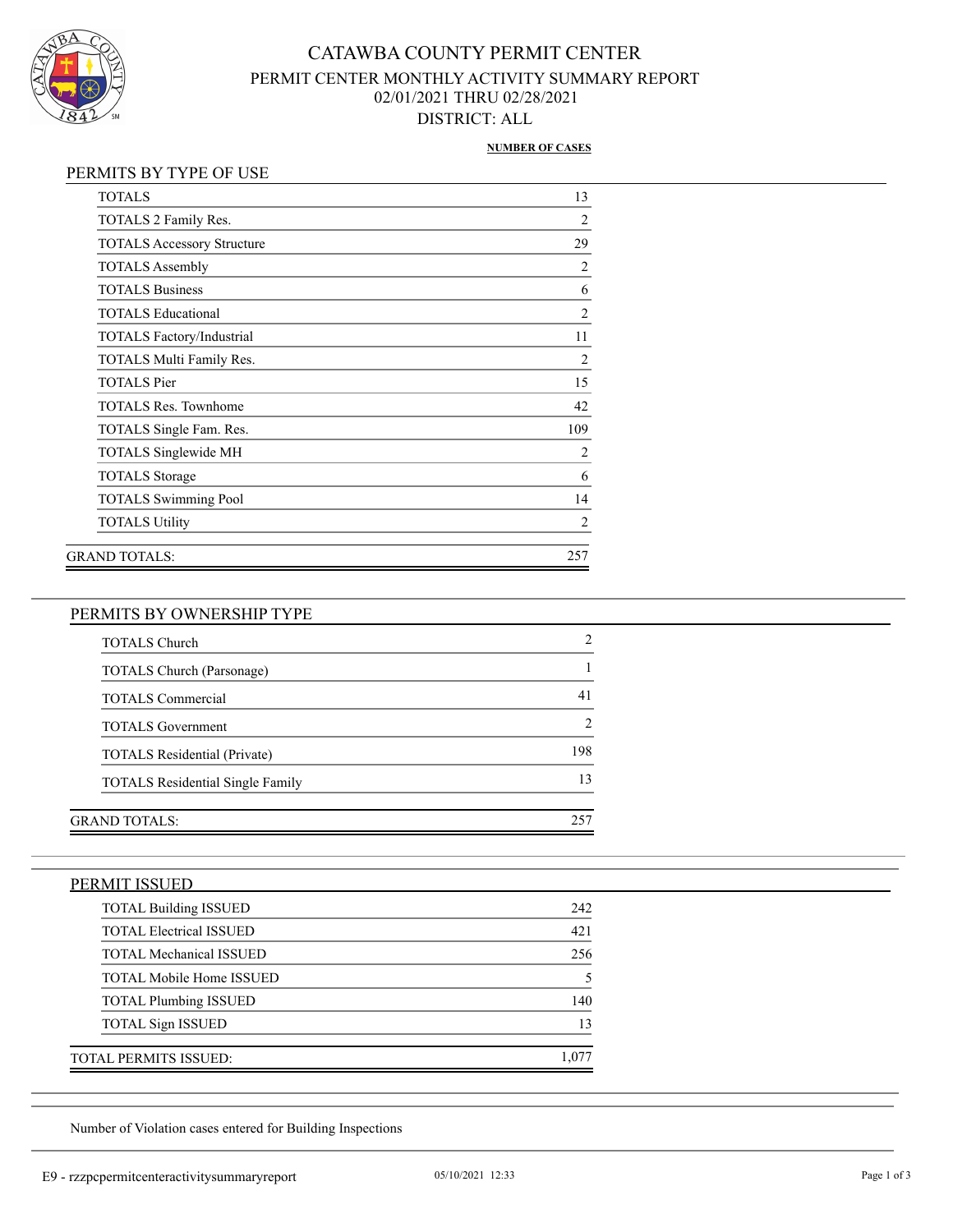

### CATAWBA COUNTY PERMIT CENTER PERMIT CENTER MONTHLY ACTIVITY SUMMARY REPORT 02/01/2021 THRU 02/28/2021 DISTRICT: ALL

**NUMBER OF CASES**

| CAPITAL FEES BY FEE TYPE                       |                |  |
|------------------------------------------------|----------------|--|
| <b>TOTAL</b>                                   |                |  |
| <b>GRAND TOTAL</b>                             |                |  |
|                                                |                |  |
|                                                |                |  |
| PLAN REVIEW TOTALS SUMMARY                     |                |  |
| <b>TOTALS Standard Plan Review</b>             | 35             |  |
| <b>GRAND TOTALS:</b>                           | 35             |  |
|                                                |                |  |
| PERMITS PLANNING & ZONING                      |                |  |
| TOTALS Zoning Authorization (NR)               | 10             |  |
| TOTALS Zoning Authorization (R)                | 86             |  |
| <b>GRAND TOTALS:</b>                           | 96             |  |
|                                                |                |  |
|                                                |                |  |
| FIRE MARSHAL'S OFFICE                          |                |  |
| <b>TOTALS Fire Construction</b>                | 3              |  |
| <b>GRAND TOTALS:</b>                           | 3              |  |
| Maximum Occupany Certificates Issued           |                |  |
| PERMITS BY WORK CLASS FOR ENVIRONMENTAL HEALTH |                |  |
| <b>TOTALS Abandonment</b>                      | 11             |  |
| <b>TOTALS Building Permit Related</b>          | $\overline{4}$ |  |
| <b>TOTALS</b> Expansion                        | 16             |  |
| TOTALS New Septic                              | 67             |  |
| <b>TOTALS New Well</b>                         | 11             |  |
| <b>TOTALS Other</b>                            | $\mathfrak{2}$ |  |
| <b>TOTALS Relocation</b>                       | $\mathfrak{2}$ |  |
| <b>TOTALS Repairs</b>                          | 26             |  |
| <b>TOTALS Replacement</b>                      | $\overline{4}$ |  |
| <b>GRAND TOTALS:</b>                           | 143            |  |